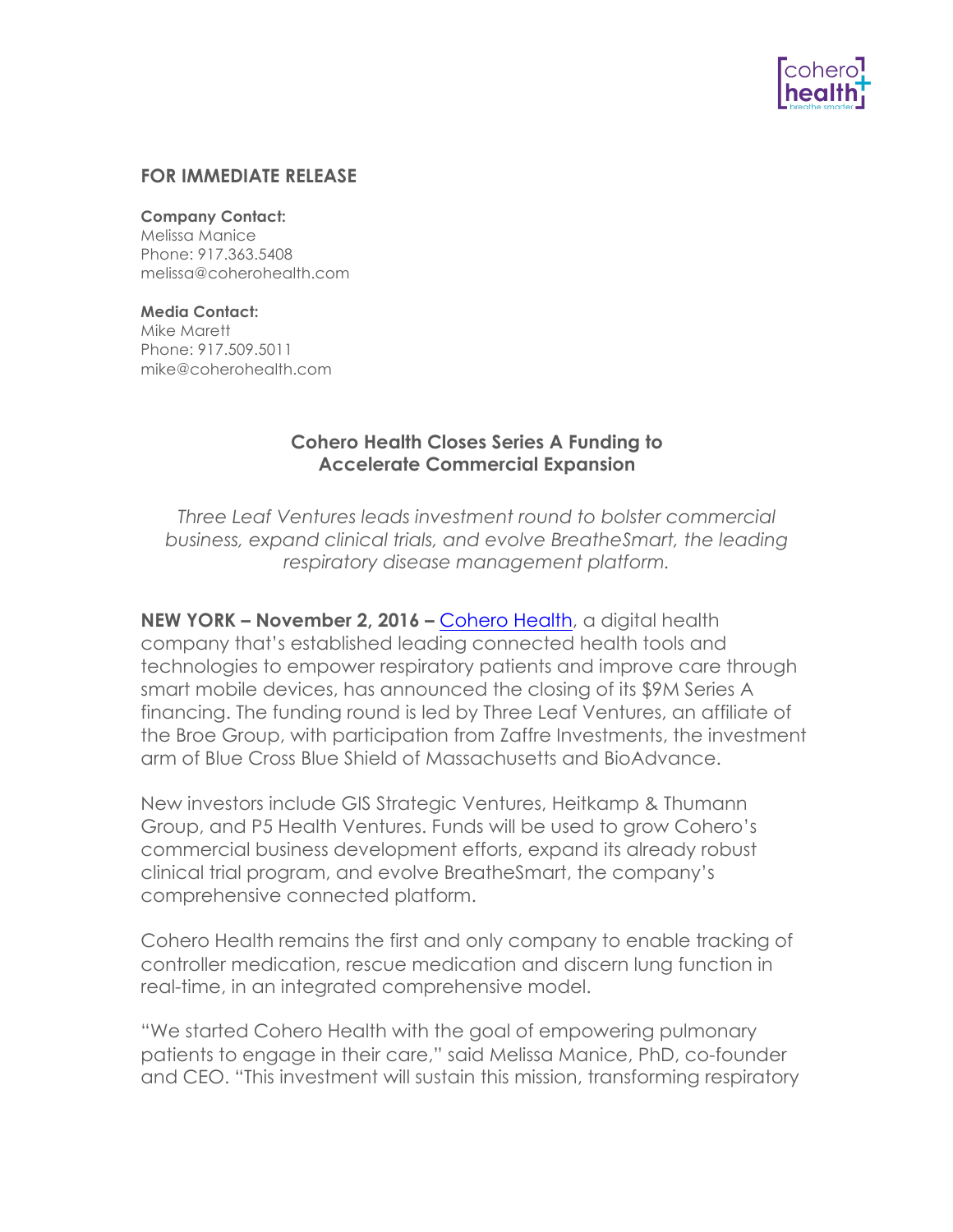

care for patients and the many stakeholders that support the respiratory community."

"Using wireless technology, Cohero Health's approach is clinically transformative in dramatically improving the standard of care for pulmonary patients," said Sean Kearney, managing director of Three Leaf Ventures. "We are thrilled to be involved in their success and look forward to supporting their growth."

BreatheSmart actively engages and empowers respiratory patients by tracking medication adherence and measuring lung function. The company's comprehensive toolkit supports robust patient monitoring and engagement. Wireless medication inhaler sensors tracks patient adherence; an FDA cleared mobile spirometer measures lung function; mobile applications engage patients, and generate custom reminders and reward compliance; and web applications access custom data via HIPAA-compliant servers.

Clinical validation has demonstrated the platform's viability, achieving medication adherence rates 2.5 times those of standard of care, along with drastic reductions in emergency room visits.

The company is transforming care of asthma, COPD and cystic fibrosis patients and empowering clinicians with critical data to ensure optimal respiratory care. In addition to improving care through digital tools, the company is building the world's largest data set of respiratory patient demographics, medication utilization, symptoms, exacerbations, pulmonary function, medical history, outcomes and costs. With this data, Cohero Health is introducing a new paradigm of respiratory medicine powered by predictive analytics and personalized treatment.

"With this investment, we will further progress our leading connected health platform, and scale our business to meet market demand." added co-founder and COO Dan Weinstein. "We're proud of what we have achieved so far, and excited to continue setting the new standard for respiratory care."

The company has grown significantly in the past year, earning a range of industry accolades including being named winner of Impact Pediatric Health's Pitch Competition at SXSWi and amongst MedCity News' Top 15 Patient Engagement Startups in the country. The company also announced new strategic partnerships with Imaginecare, developed by